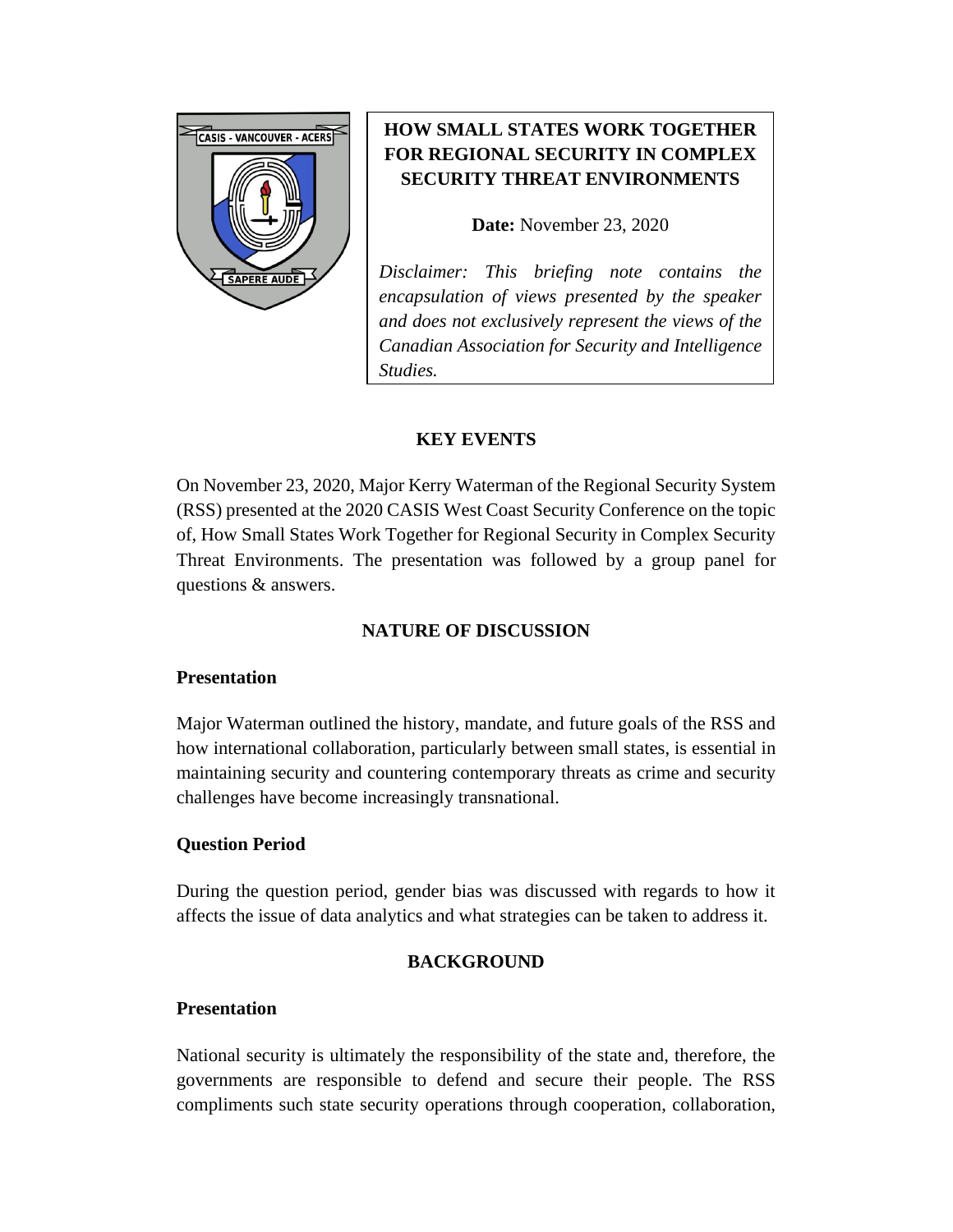and the sharing of resources. The RSS' mission is to ensure the stability and wellbeing of member states through mutual cooperation, with an ultimate goal of maximizing regional security and preserving the socioeconomic development of their citizens.

The RSS was established during the Cold War conflict and was one of the first state alliances in the Western Hemisphere. The RSS has evolved over the years to keep pace with the constantly changing security landscape by repeatedly reinventing itself and broadening its stakeholder networks in order to better protect security interests and values. By the 1990s, the RSS started taking a multidisciplinary approach, which expanded its functional responsibility with its seven-national alliance.

The structure of the RSS includes an executive director, who is assisted by a deputy executive director and headquarter staff. The deputy executive director is responsible for four directors: the director of training, the director of asset recovery, the director of operations and plans, and the director of policing and risk management. Together, the members of the RSS monitor and address threats to nation-states in two tiers. Tier one includes transnational organized crime, gangs, organized crime, cybercrime, financial crimes, and corruption. The second tier focuses on human trafficking, smuggling, national disasters, and public disorder crimes.

The asset recovery unit provides regional support to combat money laundering and organized crime to take the profit out of crime. They also support financial intelligence units, law enforcement and criminal justice practitioners within their member states. To date, 2.3 million US dollars have been recovered by this unit.

In terms of achievements, the RSS' air wing has had success in their counterdrug missions with 834 arrests, nearly 800 prosecutions, and seizure of 128,000 lbs of marijuana and 21,000 kilos of cocaine. In addition, the RSS has seized 195 vessels, 29 firearms, and nearly three million US dollars. Their goal is to develop their air wing into a centre of excellence by the year 2035, with improved drone capabilities, advanced submersible detection, and greater capability of all operational types. The RSS would also like to improve their infrastructure and develop their multipurpose digitized operation centre in order to provide enhanced service to their partners and select private entities.

In particular, the digital forensics lab has been making exciting advancements as it is responsible for investigating the contents of various devices to support

The Journal of Intelligence, Conflict*,* and Warfare

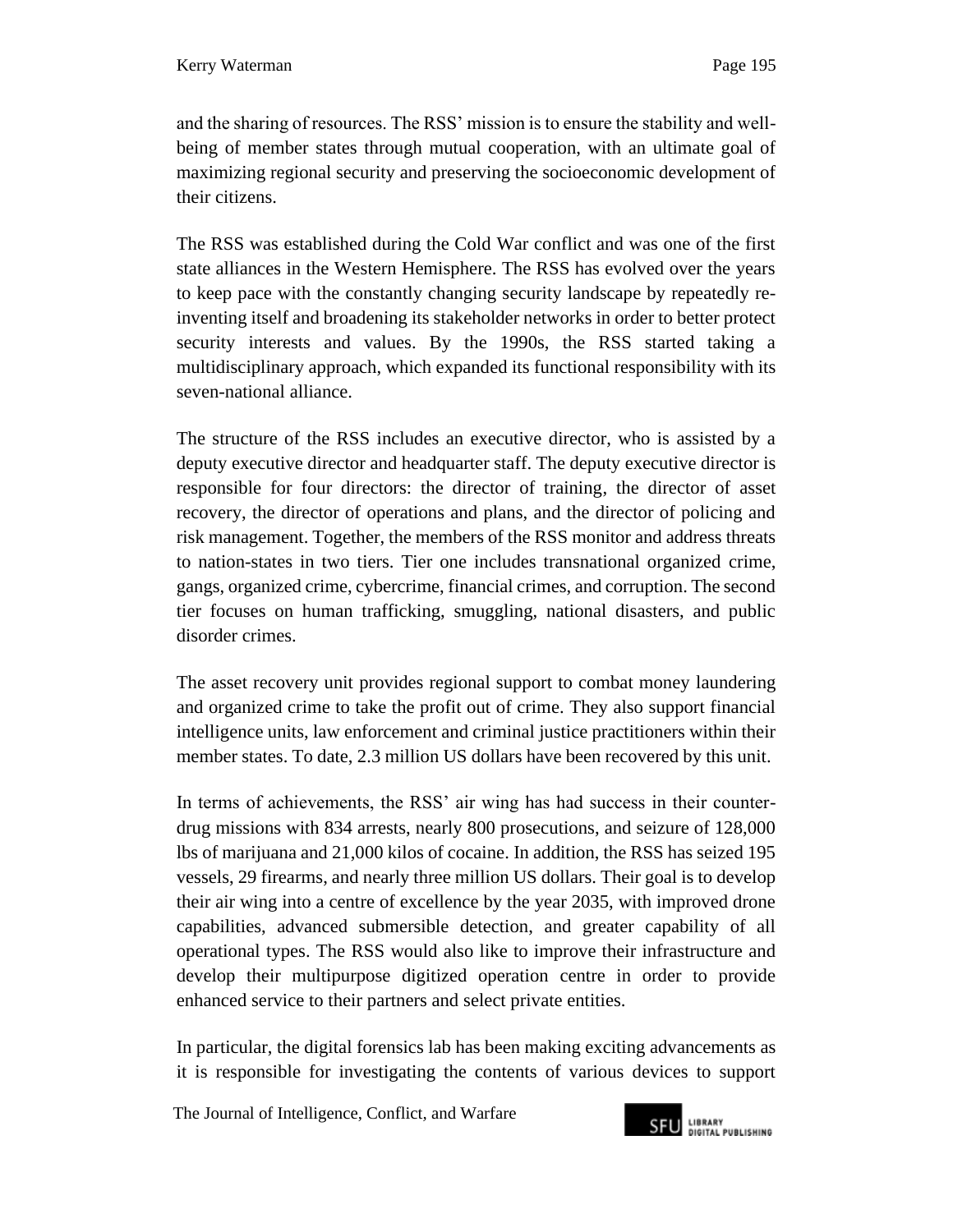robbery, drug possession, murder, kidnapping and cybercrime investigations, among others. The RSS has been working with the US government to develop their capabilities and have gained support from the international law enforcement anti-crime mission to develop their forensic labs. An upcoming project of the RSS is to construct an index data repository to streamline the classification process within the forensic labs, as well as to maintain international law enforcement standards.

One of the most important aspects of the RSS is its training institute whose vision is to build a standardized training program to enable the continuous development of the security sector through learning, while maintaining professional standards and conduct. In their three-year training plan, the RSS is looking at improving the way they do business by focusing on curriculum development, ongoing monitoring and evaluation of training delivery, and ensuring certifications are current. They plan to improve their digitization of training materials to facilitate awareness and accessibility to their member states as well.

The RSS faces several challenges, most notably funding limitations and inadequate patrol capabilities. Currently, their strategic air and sea patrols are limited as there is no coastal radar coverage in Northern member states and in some instances, there is a lack of national security policies. By strengthening their institutional capacity within the RSS and building partnerships external to the RSS, they will be able to better serve the sub-region and a wider international community by reducing the number of threats.

The RSS has developed seven maritime strategies and one regional overarching strategy to address these challenges and to assist member states to bring about an integrated strategic approach to security in their maritime domain. The three expected outputs from this project include the implementation of standardized aggregated crime data reporting, the utilization of evidence-based analysis on crime data and improved decision-making capabilities with regard to youth crime and violence.

## **Question Period**

Gender bias and cultural bias can affect the issue of data analytics, but it is important to take a step back and be objective. We must analyze the data in front of us without allowing those cultural biases to influence the way we interpret the data. The best way to achieve objectivity is to ensure that individuals are well trained to check their biases. It takes a generation to change a culture, so by

The Journal of Intelligence, Conflict*,* and Warfare

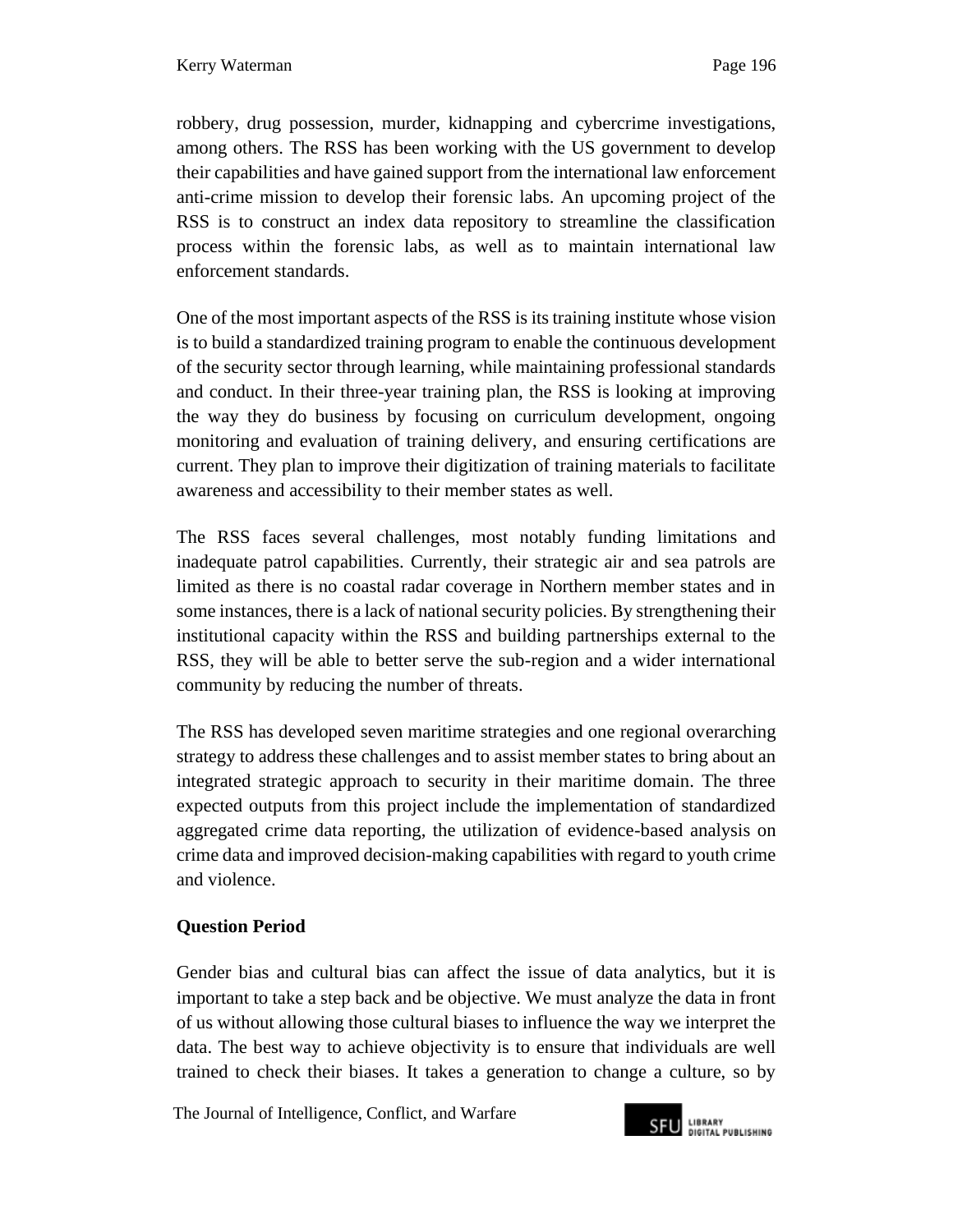incorporating training into policing academies and other law enforcement agencies now, those individuals can learn and pass on their knowledge and training to the next generation down the line.

# K**EY POINTS OF DISCUSSION**

## **Presentation**

- The RSS compliments state security operations through cooperation, collaboration, and the sharing of resources, with an ultimate goal of maximizing regional security and preserving the socioeconomic development of their citizens.
- The RSS has a number of achievements, primarily in counter-trafficking efforts; however, they also face several challenges, most notably funding and inadequate patrol capabilities.
- The RSS has developed seven maritime strategies and one regional strategy to address these challenges and to assist the member states to bring about an integrated strategic approach to security in their maritime domain.
- Their goal is to develop their air wing into a centre of excellence by the year 2035, with improved drone capabilities, advanced submersible detection and greater capability of all operational types.
- The RSS is also looking to the future to innovate, train, and better ensure safety for their partner states and the greater Caribbean region.

## **Question Period**

- Gender and cultural bias can affect the issue of data analytics; therefore, it is important to analyze data without allowing cultural biases to influence how the data is interpreted.
- The best way to achieve objectivity is to incorporate training into police academies and law enforcement agencies, so that the trained individuals can pass on their knowledge to the next generations.